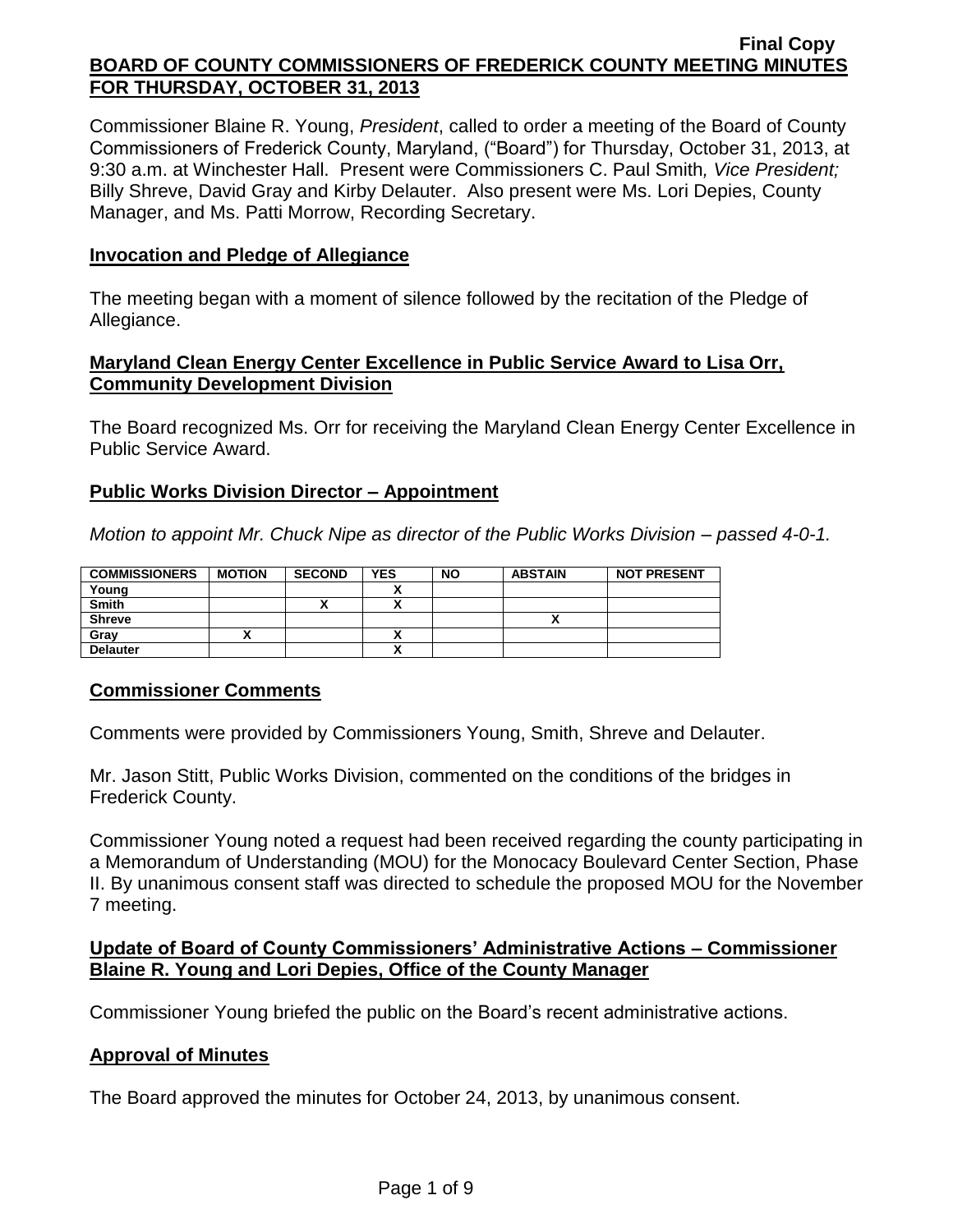# **PUBLIC COMMENTS**

None.

# **CONSENT AGENDA**

The following item was considered on the consent agenda:

Purchasing Memo #14-061 - Bid #14-061, Purchase Promotional Testing Services (Piggyback Contract)

*Motion to approve the consent agenda as presented – Passed 5-0.*

| <b>COMMISSIONERS</b> | <b>MOTION</b> | <b>SECOND</b> | <b>YES</b>               | <b>NO</b> | <b>ABSTAIN</b> | <b>NOT PRESENT</b> |
|----------------------|---------------|---------------|--------------------------|-----------|----------------|--------------------|
| Young                |               |               |                          |           |                |                    |
| <b>Smith</b>         |               |               |                          |           |                |                    |
| <b>Shreve</b>        |               |               |                          |           |                |                    |
| Gray                 |               |               |                          |           |                |                    |
| <b>Delauter</b>      |               |               | $\overline{\phantom{a}}$ |           |                |                    |

## **PUBLIC HEARINGS**

(Commissioner Young passed the gavel to Commissioner Smith and left the meeting.)

## **Proposed Bond Resolution – Buckingham's Choice – Jim Cumbie, Esquire, Venable LLP (County Bond Counsel)**

A public hearing was held, as duly advertised, on the proposed issuance of Frederick County, Maryland, Revenue Bonds for the benefit of Buckingham's Choice, Inc.

Mr. Cumbie presented the resolution.

Public comment was heard from:

- Steve Bruns
- Bill Fisher, CEO, Episcipal Ministries for the Aging (Buckingham's Choice)

*Motion to approve the bond funding to Buckingham's Choice as presented – Passed 3-1.*

| <b>COMMISSIONERS</b> | <b>MOTION</b> | <b>SECOND</b> | <b>YES</b>   | <b>NO</b> | <b>ABSTAIN</b> | <b>NOT PRESENT</b> |
|----------------------|---------------|---------------|--------------|-----------|----------------|--------------------|
| Young                |               |               |              |           |                | ,,                 |
| <b>Smith</b>         |               |               | $\mathbf{v}$ |           |                |                    |
| <b>Shreve</b>        |               |               | ~            |           |                |                    |
| Gray                 |               |               |              |           |                |                    |
| <b>Delauter</b>      |               |               |              |           |                |                    |

(A copy of the approved/adopted resolution can be obtained in the County Manager's Office or from the county's website, [www.FrederickCountyMD.gov.](http://www.frederickcountymd.gov/))

(Commissioner Smith passed the gavel back to Commissioner Young who returned to the meeting.)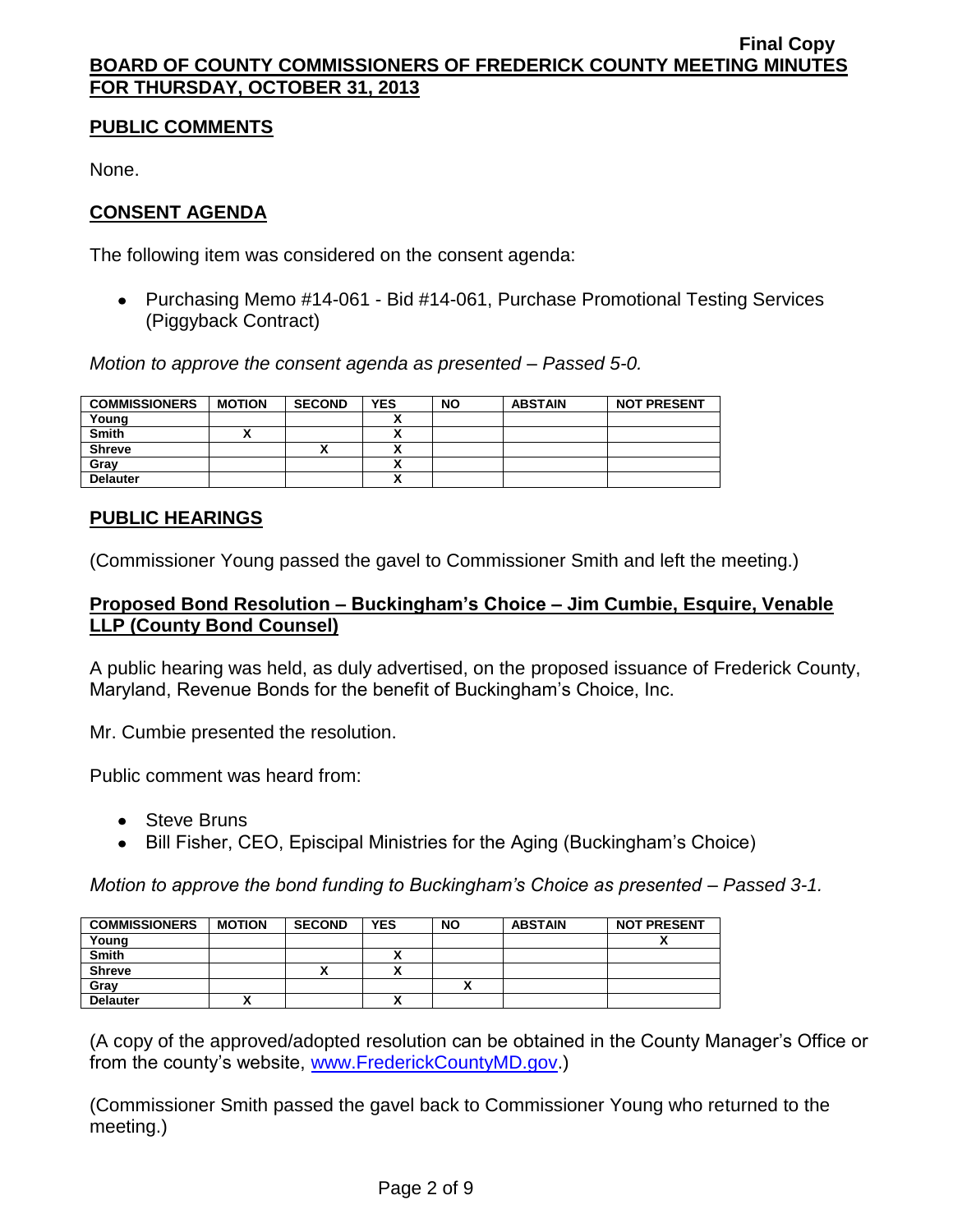## **Proposed Bond Resolution – Brook Lane Health Services, Inc. – Jim Cumbie, Esquire, Venable LLP (County Bond Counsel)**

A public hearing was held, as duly advertised, on the proposed issuance of the Town of Smithsburg Economic Development Revenue Bonds for the benefit of Brook Lane Health Services, Inc.

Mr. Cumbie presented the resolution.

There were no public comments.

*Motion to approve the bond funding to Brook Lane Health Services, Inc. as presented – Passed 4-1.*

| <b>COMMISSIONERS</b> | <b>MOTION</b> | <b>SECOND</b> | <b>YES</b> | <b>NO</b> | <b>ABSTAIN</b> | <b>NOT PRESENT</b> |
|----------------------|---------------|---------------|------------|-----------|----------------|--------------------|
| Young                |               |               |            |           |                |                    |
| <b>Smith</b>         |               |               | ↗          |           |                |                    |
| <b>Shreve</b>        |               |               | ٠.<br>~    |           |                |                    |
| Grav                 |               |               |            |           |                |                    |
| <b>Delauter</b>      |               |               | ٠.<br>^    |           |                |                    |

(A copy of the approved/adopted resolution can be obtained in the County Manager's Office or from the county's website, [www.FrederickCountyMD.gov.](http://www.frederickcountymd.gov/))

### **Keller Property Memorandum of Understanding (MOU) – Jason Stitt, Public Works Division**

A public hearing was held, as duly advertised, on the proposed MOU.

Mr. Stitt noted the MOU was required by the Keller property annexation resolution between The City of Frederick and the county, to transfer ownership of portions of Yellow Springs Road, and dispose of any excess land that would result from the potential relocation of Walter Martz Road and Rocky Springs Road by quit claim deed.

Mr. Jeremy Holder, Ausherman Development, commented.

There were no public comments.

*Motion to approve the MOU as presented – Passed 5-0.*

| <b>COMMISSIONERS</b> | <b>MOTION</b> | <b>SECOND</b> | <b>YES</b>               | <b>NO</b> | <b>ABSTAIN</b> | <b>NOT PRESENT</b> |
|----------------------|---------------|---------------|--------------------------|-----------|----------------|--------------------|
| Young                |               |               |                          |           |                |                    |
| <b>Smith</b>         |               |               |                          |           |                |                    |
| <b>Shreve</b>        |               |               |                          |           |                |                    |
| Gray                 |               |               |                          |           |                |                    |
| <b>Delauter</b>      |               | Λ             | $\overline{\phantom{a}}$ |           |                |                    |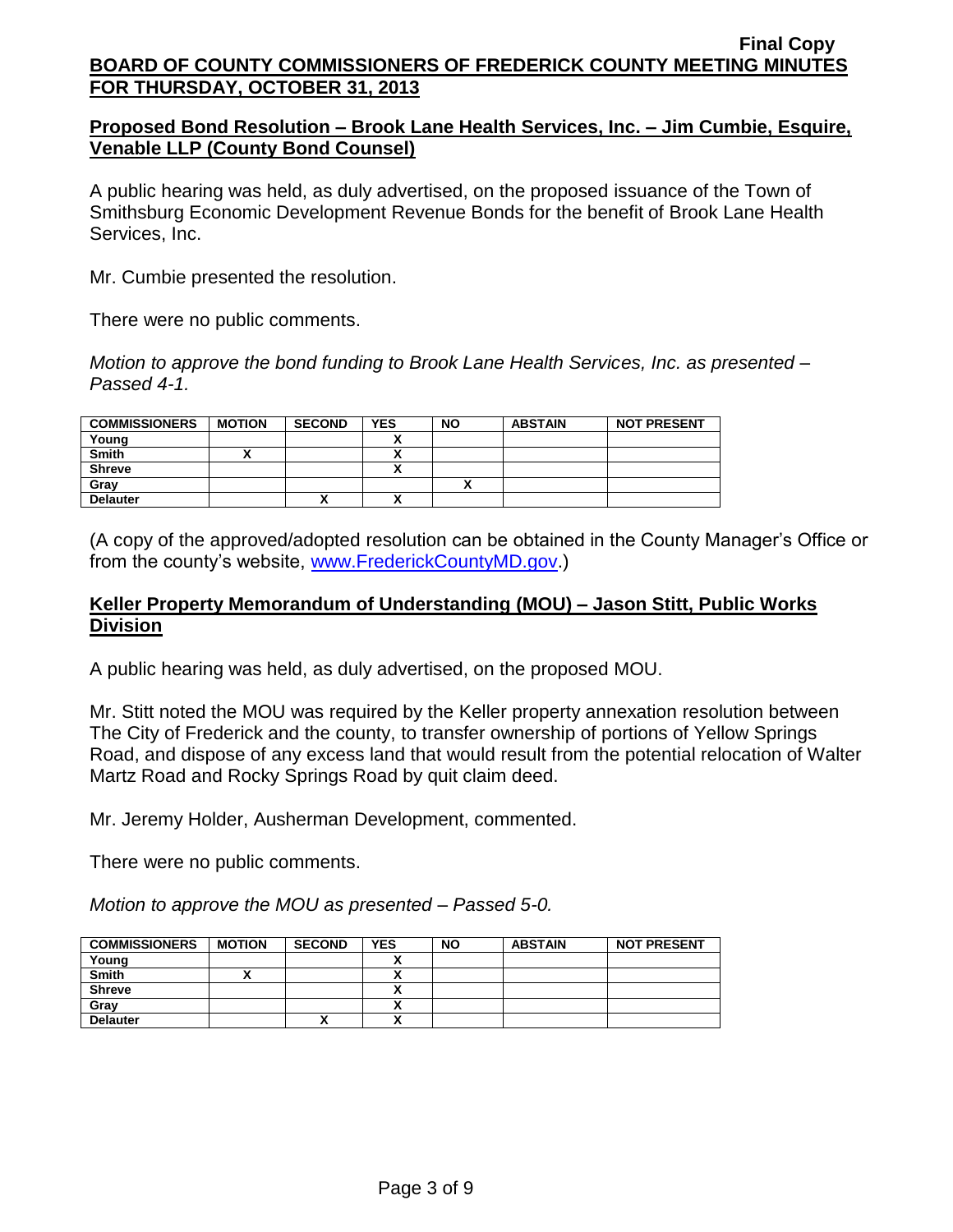**Zoning Text Amendment #ZT-13-01 through ZT13-08 (Priority 4 Text Amendments) - Proposed Ordinance to Amend Certain Sections of the Frederick County Code – Eric Soter and Shawna Lemonds, Community Development Division**

A public hearing was held, as duly advertised, on the proposed Priority 4 Zoning Ordinance Text Amendments #ZT-13-01 – #ZT-13-08.

Ms. Lemonds and Mr. Soter presented the text amendments.

A= Agriculture Zoning; LI = Light Industrial Zoning; GI = General Industrial Zoning; RC = Resource Conservation Zoning

ZT-13-01 - Private-Commercial Use Aircraft Landing and Storage in the A, LI and GI Zoning **Districts** 

Ms. Lemonds noted the Frederick County Planning Commission (FCPC) made no formal recommendation.

Public comment was heard from:

• Richard Griffin, The City of Frederick

*Motion to approve as presented by staff – Passed 5-0.*

| <b>COMMISSIONERS</b> | <b>MOTION</b> | <b>SECOND</b> | <b>YES</b> | <b>NO</b> | <b>ABSTAIN</b> | <b>NOT PRESENT</b> |
|----------------------|---------------|---------------|------------|-----------|----------------|--------------------|
| Young                |               |               |            |           |                |                    |
| <b>Smith</b>         |               |               |            |           |                |                    |
| <b>Shreve</b>        |               |               |            |           |                |                    |
| Grav                 |               |               | ↗          |           |                |                    |
| <b>Delauter</b>      |               |               | ,,         |           |                |                    |

## ZT-13-02 - Recreational Vehicle Storage in the A Zoning District

Ms. Lemonds noted the FCPC recommended approval.

There were no public comments.

*Motion to approve as presented – Passed 5-0.*

| <b>COMMISSIONERS</b> | <b>MOTION</b> | <b>SECOND</b> | <b>YES</b> | <b>NO</b> | <b>ABSTAIN</b> | <b>NOT PRESENT</b> |
|----------------------|---------------|---------------|------------|-----------|----------------|--------------------|
| Young                |               |               |            |           |                |                    |
| <b>Smith</b>         |               |               |            |           |                |                    |
| <b>Shreve</b>        |               |               |            |           |                |                    |
| Gray                 |               |               |            |           |                |                    |
| <b>Delauter</b>      |               |               | $\cdot$    |           |                |                    |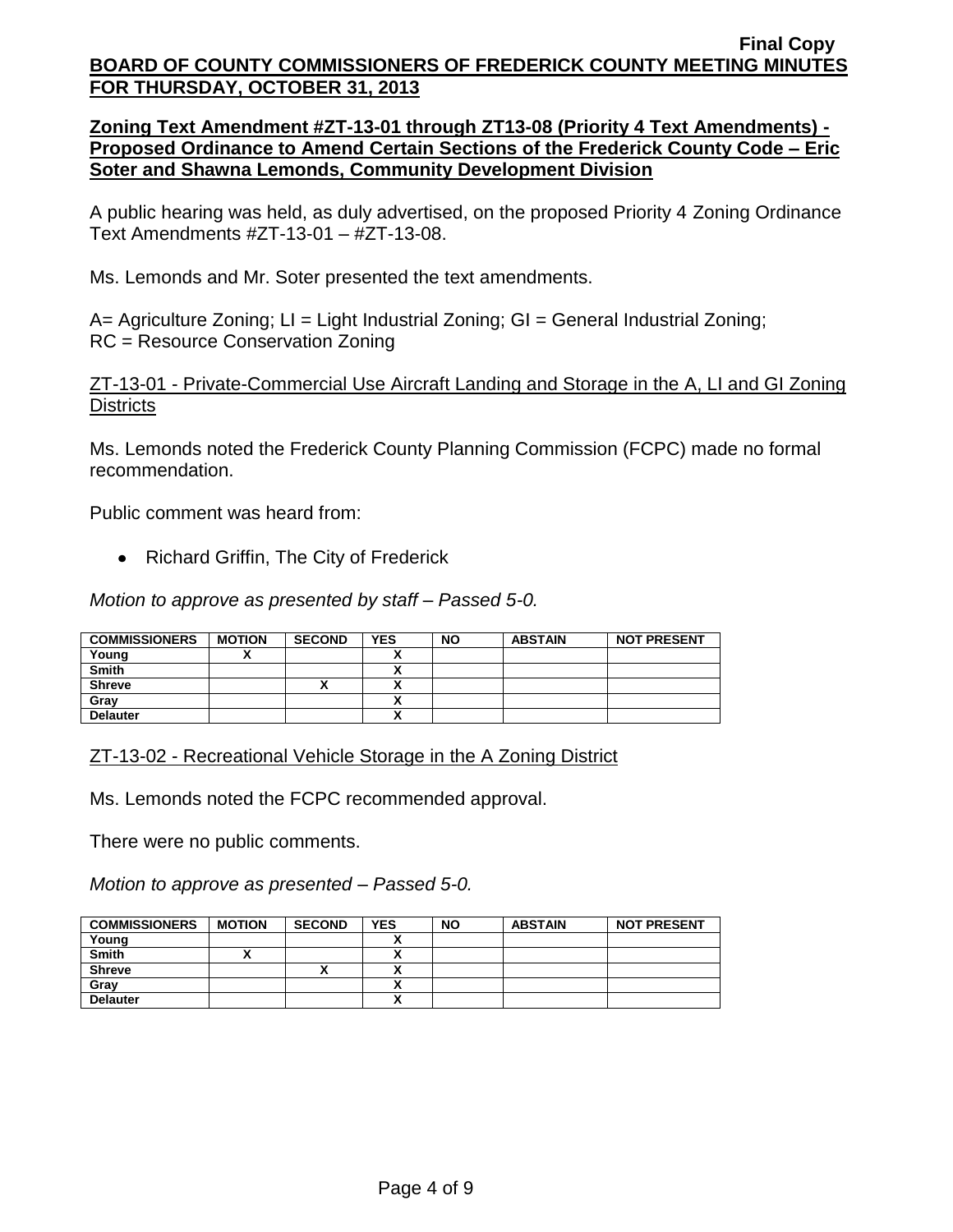## ZT-13-03 - Directional Signs

Ms. Lemonds noted the FCPC recommended approval.

There were no public comments.

*Motion to approve as presented – Passed 5-0.*

| <b>COMMISSIONERS</b> | <b>MOTION</b> | <b>SECOND</b> | <b>YES</b> | <b>NO</b> | <b>ABSTAIN</b> | <b>NOT PRESENT</b> |
|----------------------|---------------|---------------|------------|-----------|----------------|--------------------|
| Young                |               |               |            |           |                |                    |
| <b>Smith</b>         |               |               |            |           |                |                    |
| <b>Shreve</b>        |               |               | `          |           |                |                    |
| Gray                 |               |               |            |           |                |                    |
| <b>Delauter</b>      |               |               |            |           |                |                    |

### ZT-13-04 - Planned Development Districts Landscaping and Lighting

Ms. Lemonds noted the FCPC recommended approval.

There were no public comments.

*Motion to approve as presented – Passed 5-0.*

| <b>COMMISSIONERS</b> | <b>MOTION</b> | <b>SECOND</b> | <b>YES</b> | <b>NO</b> | <b>ABSTAIN</b> | <b>NOT PRESENT</b> |
|----------------------|---------------|---------------|------------|-----------|----------------|--------------------|
| Young                |               |               |            |           |                |                    |
| <b>Smith</b>         |               |               | ~          |           |                |                    |
| <b>Shreve</b>        |               |               | Λ          |           |                |                    |
| Gray                 |               | "             |            |           |                |                    |
| <b>Delauter</b>      |               |               | v          |           |                |                    |

ZT-13-05 - Institutional Floating Zone Size and Location Criteria

Ms. Lemonds noted the FCPC recommended approval.

There were no public comments.

*Motion to approve as presented – Passed 5-0.*

| <b>COMMISSIONERS</b> | <b>MOTION</b> | <b>SECOND</b> | <b>YES</b> | <b>NO</b> | <b>ABSTAIN</b> | <b>NOT PRESENT</b> |
|----------------------|---------------|---------------|------------|-----------|----------------|--------------------|
| Young                |               |               |            |           |                |                    |
| <b>Smith</b>         |               |               |            |           |                |                    |
| <b>Shreve</b>        |               |               |            |           |                |                    |
| Gray                 |               |               |            |           |                |                    |
| <b>Delauter</b>      |               |               | ,,         |           |                |                    |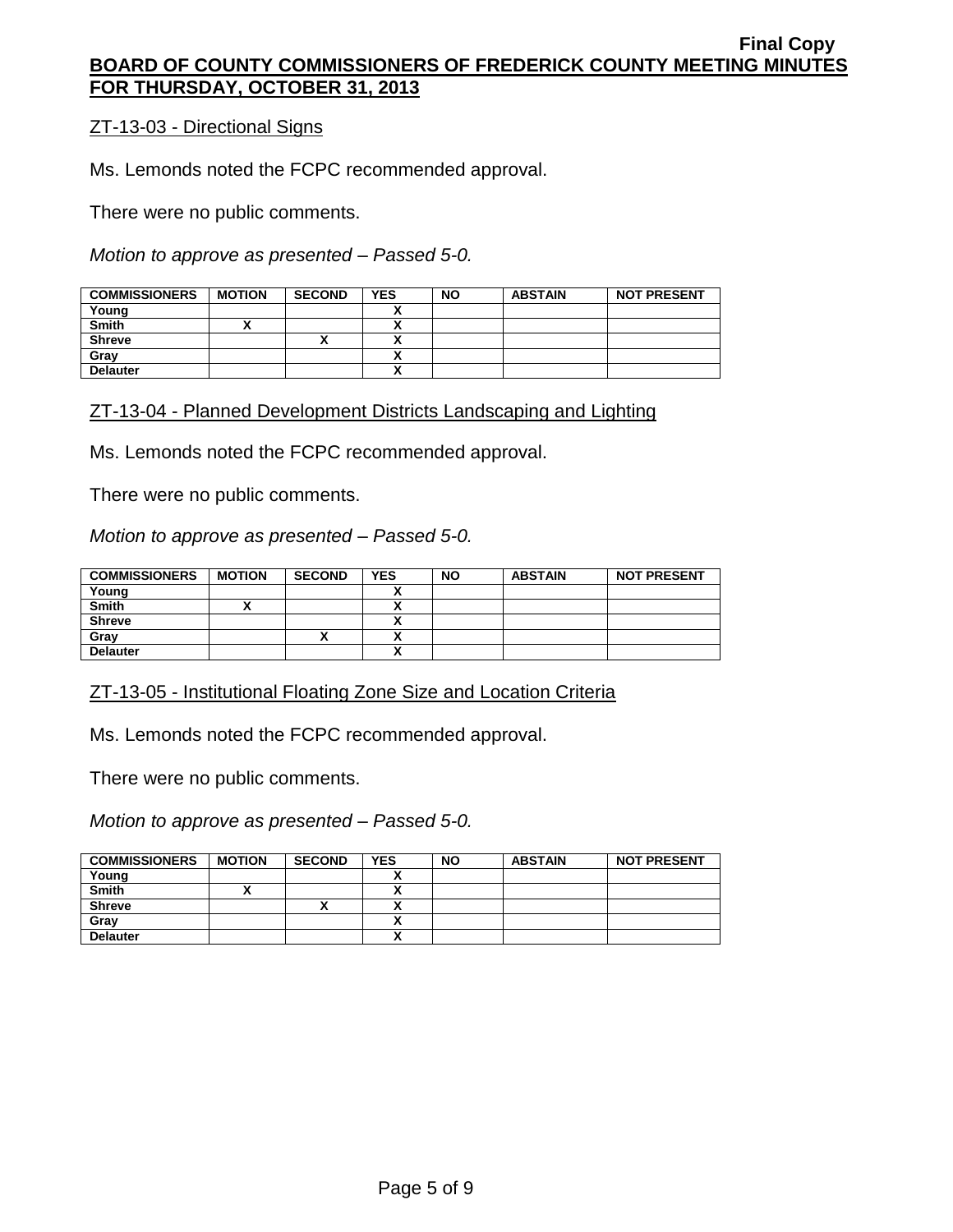ZT-13-06 - Moderately Priced Dwelling Units

Ms. Lemonds noted the FCPC recommended approval.

There were no public comments.

*Motion to approve as presented – Passed 5-0.*

| <b>COMMISSIONERS</b> | <b>MOTION</b> | <b>SECOND</b> | <b>YES</b> | <b>NO</b> | <b>ABSTAIN</b> | <b>NOT PRESENT</b> |
|----------------------|---------------|---------------|------------|-----------|----------------|--------------------|
| Young                |               |               |            |           |                |                    |
| <b>Smith</b>         |               |               |            |           |                |                    |
| <b>Shreve</b>        |               | ↗             |            |           |                |                    |
| Gray                 |               |               |            |           |                |                    |
| <b>Delauter</b>      |               |               | v          |           |                |                    |

### ZT-13-07 - Public and Private Schools in the A District

Ms. Lemonds noted the FCPC made no formal recommendation.

There were no public comments.

*Motion to approve as presented – Passed 4-1.*

| <b>COMMISSIONERS</b> | <b>MOTION</b> | <b>SECOND</b> | <b>YES</b>           | <b>NO</b> | <b>ABSTAIN</b> | <b>NOT PRESENT</b> |
|----------------------|---------------|---------------|----------------------|-----------|----------------|--------------------|
| Young                |               |               |                      |           |                |                    |
| <b>Smith</b>         |               |               |                      |           |                |                    |
| <b>Shreve</b>        |               |               |                      |           |                |                    |
| Grav                 |               |               |                      |           |                |                    |
| <b>Delauter</b>      |               | Λ             | $\ddot{\phantom{1}}$ |           |                |                    |

ZT-13-08 - Funeral Home as an Accessory Use in the A Zoning District

Ms. Lemonds noted the FCPC made no formal recommendation.

There were no public comments.

*Motion to approve as presented – Passed 5-0.*

| <b>COMMISSIONERS</b> | <b>MOTION</b> | <b>SECOND</b> | <b>YES</b> | <b>NO</b> | <b>ABSTAIN</b> | <b>NOT PRESENT</b> |
|----------------------|---------------|---------------|------------|-----------|----------------|--------------------|
| Young                |               |               |            |           |                |                    |
| <b>Smith</b>         |               |               |            |           |                |                    |
| <b>Shreve</b>        |               |               |            |           |                |                    |
| Grav                 |               |               |            |           |                |                    |
| <b>Delauter</b>      |               |               |            |           |                |                    |

*Motion to direct legal staff to prepare an ordinance that would reflect the actions taken and would be effective in 10 days – Passed 5-0.*

| <b>COMMISSIONERS</b> | <b>MOTION</b> | <b>SECOND</b> | <b>YES</b> | <b>NO</b> | <b>ABSTAIN</b> | <b>NOT PRESENT</b> |
|----------------------|---------------|---------------|------------|-----------|----------------|--------------------|
| Young                |               |               |            |           |                |                    |
| <b>Smith</b>         |               | ,,            |            |           |                |                    |
| <b>Shreve</b>        |               |               |            |           |                |                    |
| Grav                 |               |               |            |           |                |                    |
| <b>Delauter</b>      |               |               |            |           |                |                    |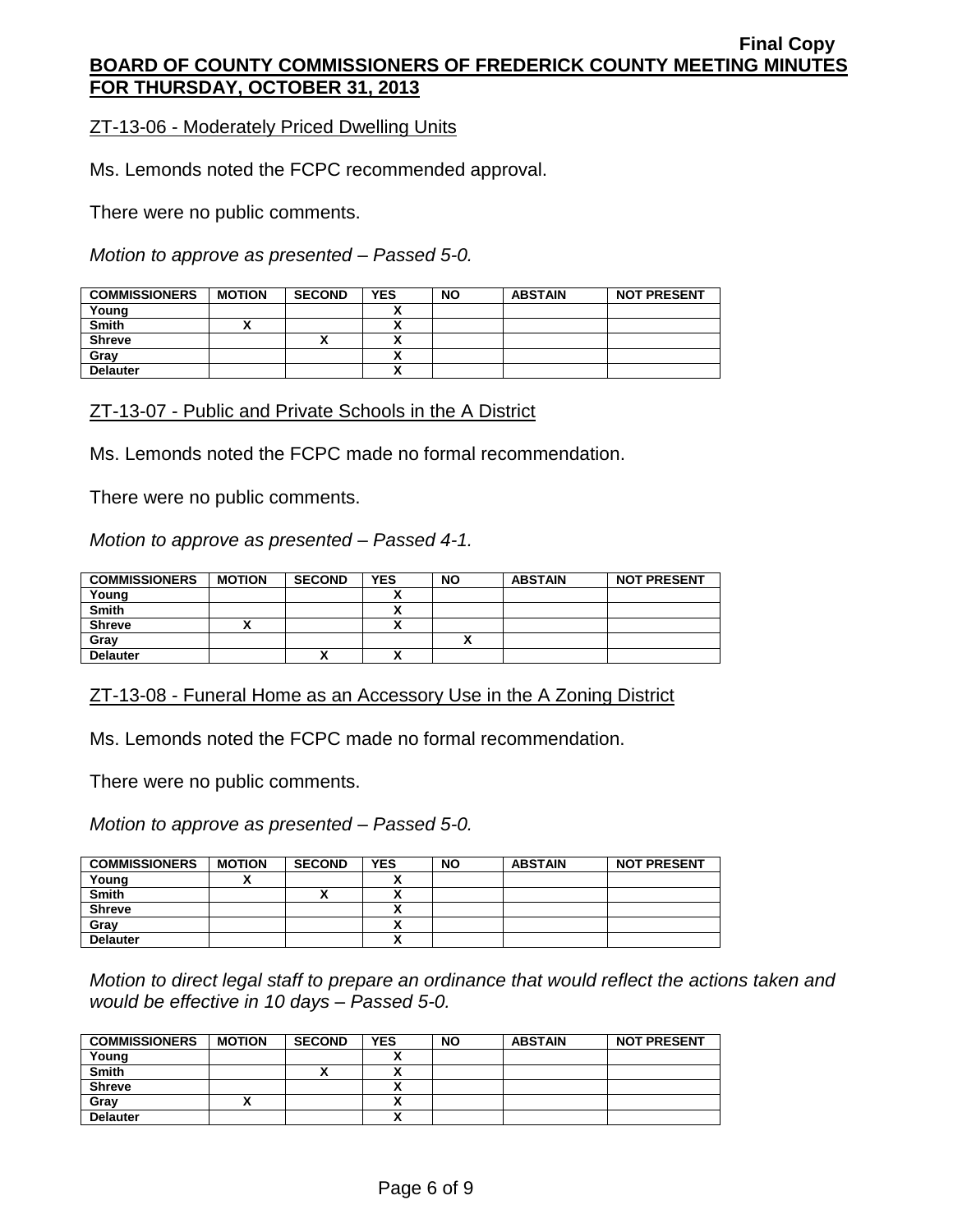(A copy of the approved/adopted resolution can be obtained in the County Manager's Office or from the county's website, [www.FrederickCountyMD.gov.](http://www.frederickcountymd.gov/))

## **Zoning Text Amendment #ZT-13-09 (Waterbody Buffer) – Proposed Ordinance to Amend Certain Sections of the Frederick County Code – Eric Soter and Tim Goodfellow, Community Development Division**

A public hearing was held, as duly advertised, on the proposed Waterbody Buffer Zoning Ordinance Text Amendment #ZT-13-09.

Mr. Goodfellow and Mr. Soter presented the text amendment.

Mr. Goodfellow noted the FCPC recommended approval.

Public comment was heard from:

- Hedrick Belin, Potomac Conservancy
- Kevin Anderson, Trout Unlimited
- Eric Roberts, Clean Water for Linganore
- Janice Wiles, Friends of Frederick County
- Mary Fletcher
- Dan Andrews, Sierra Club
- Joseph F. Richardson
- Dusty Rood, Land Use Council
- Andy Galli, Clean Water Action
- Amanda John, Potomac Conservacy
- Kai Hagen

*Motion to approve ZT-13-09 as presented with an effective date of November 10, 2013 – Passed 3-2.*

| <b>COMMISSIONERS</b> | <b>MOTION</b> | <b>SECOND</b> | <b>YES</b> | <b>NO</b> | <b>ABSTAIN</b> | <b>NOT PRESENT</b> |
|----------------------|---------------|---------------|------------|-----------|----------------|--------------------|
| Young                |               |               |            |           |                |                    |
| Smith                |               |               |            |           |                |                    |
| <b>Shreve</b>        |               |               |            |           |                |                    |
| Gray                 |               |               |            |           |                |                    |
| <b>Delauter</b>      |               |               | ~          |           |                |                    |

(A copy of the approved/adopted resolution can be obtained in the County Manager's Office or from the county's website, [www.FrederickCountyMD.gov.](http://www.frederickcountymd.gov/))

# **AGENDA BRIEFING**

Commissioner Young noted the Board would hold public hearings on Thursday, November 7 at 10:00 a.m. on a Petition to Close a Portion of Ridge Road in Blue Ridge Summit and Proposed Amendments to the Frederick County Water and Sewerage Plan.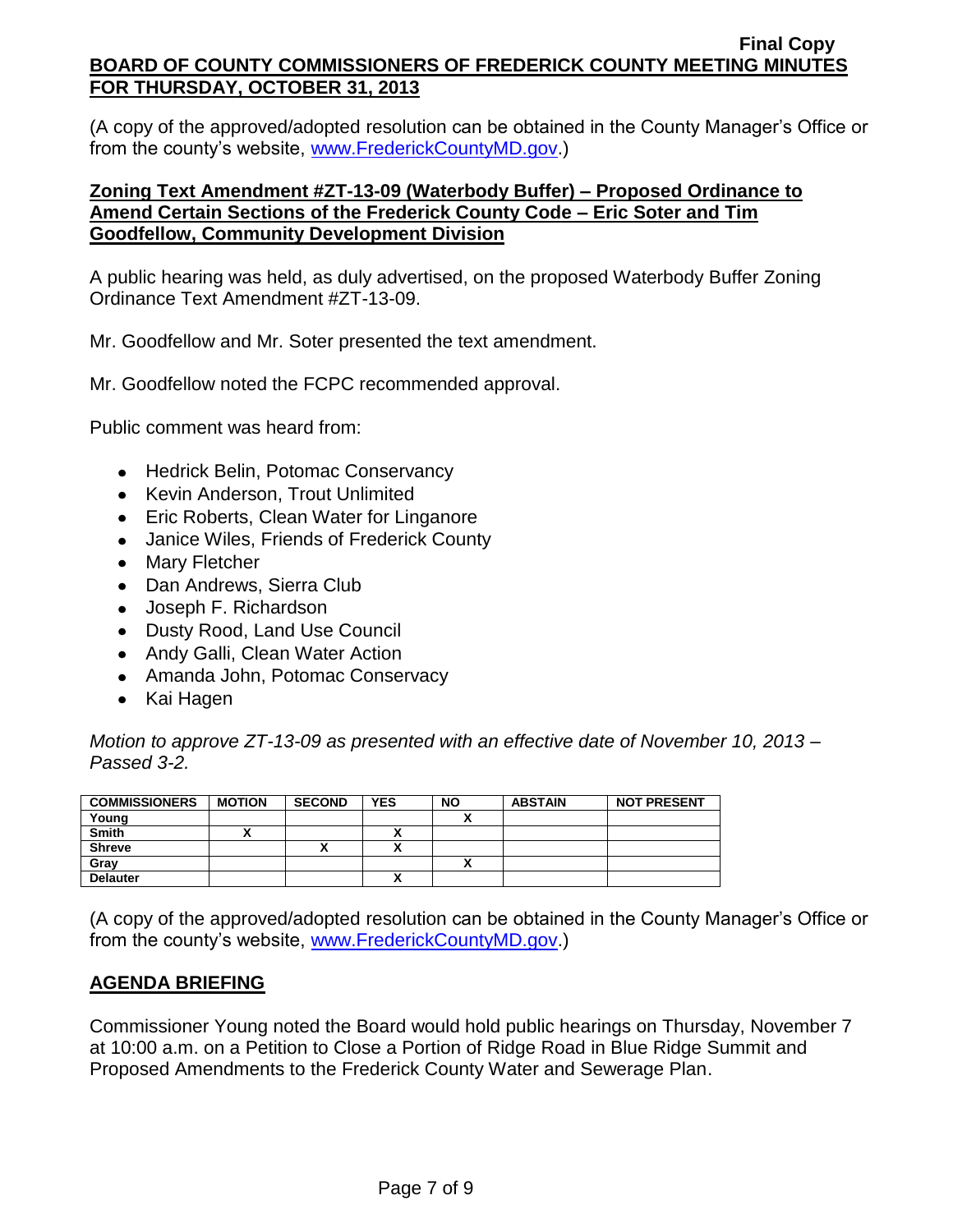### **WORKSESSION**

## **Modification of the Loan Assumption Request (Frederick Arts Council) Previously Approved by the Board of County Commissioners – Renee Lopez, Ausherman Family Foundation**

Ms. Lopez presented the request by the Ausherman Family Foundation that the Performing Arts Center Statutory Trust be allowed to assume Frederick County's loan to the Frederick Arts Council.

There were no public comments.

*Motion to approve the modification of the loan assumption as presented – Passed 5-0.*

| <b>COMMISSIONERS</b> | <b>MOTION</b> | <b>SECOND</b> | <b>YES</b>                | <b>NO</b> | <b>ABSTAIN</b> | <b>NOT PRESENT</b> |
|----------------------|---------------|---------------|---------------------------|-----------|----------------|--------------------|
| Young                |               |               |                           |           |                |                    |
| <b>Smith</b>         |               |               | ↗                         |           |                |                    |
| <b>Shreve</b>        |               |               | $\ddot{\phantom{1}}$<br>^ |           |                |                    |
| Grav                 |               |               | ^                         |           |                |                    |
| <b>Delauter</b>      |               |               | ^                         |           |                |                    |

## **Proposed Amendments to the Frederick County Ethics Ordinance – Linda Thall, Office of the County Attorney**

Ms. Thall presented the proposed amendments to the Ethics Ordinance that would ensure the candidates for County Executive and County Council Member would be required to file financial disclosure statements when they file their certificates of candidacy.

There were no public comments.

*Motion to take the proposed amendments to public hearing – Passed 5-0.*

| <b>COMMISSIONERS</b> | <b>MOTION</b> | <b>SECOND</b> | <b>YES</b> | <b>NO</b> | <b>ABSTAIN</b> | <b>NOT PRESENT</b> |
|----------------------|---------------|---------------|------------|-----------|----------------|--------------------|
| Young                |               |               |            |           |                |                    |
| <b>Smith</b>         |               | "             |            |           |                |                    |
| <b>Shreve</b>        |               |               | ,,         |           |                |                    |
| Gray                 |               |               | n          |           |                |                    |
| <b>Delauter</b>      |               |               | n          |           |                |                    |

## **Proposed Frederick County Transfer Tax – Erin White, Finance Division**

State Senators David Brinkley and Ron Young and Mr. Michael Kurtianyk, Frederick County Association of Realtors, commented on the transfer tax issue.

There were no public comments.